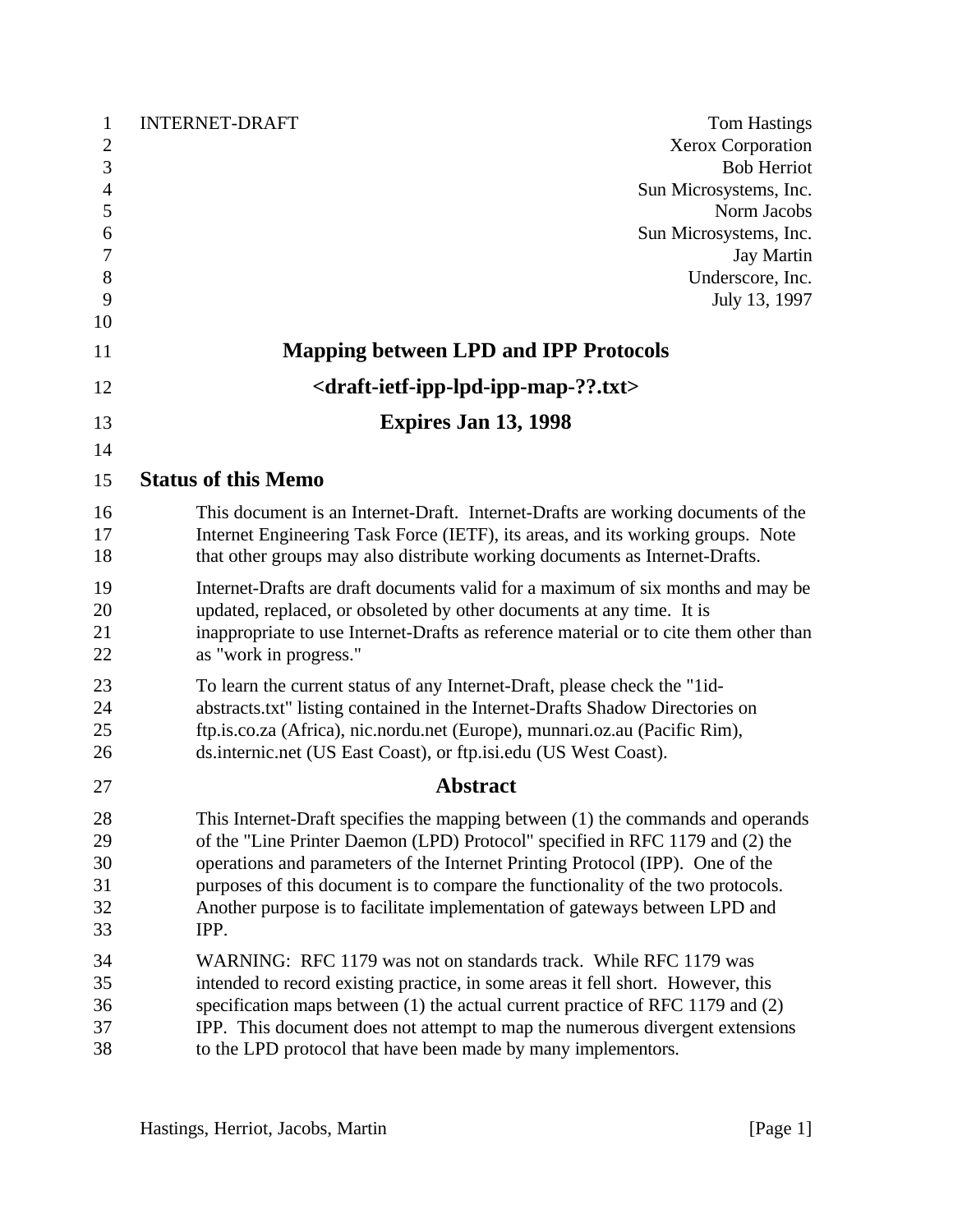| <b>TABLE OF CONTENTS</b>                                                                  |
|-------------------------------------------------------------------------------------------|
|                                                                                           |
| 2. MAPPING OF LPD COMMANDS TO IPP OPERATIONS 3                                            |
|                                                                                           |
|                                                                                           |
| 2.3 03 - Send queue state (short) (Printer queue name [, User Name, ][, job numbers, ]) 5 |
| 2.4 04 - Send queue state (long) (Printer queue name [, User Name, ][, job numbers, ])7   |
| 2.5 05 - Remove jobs (Printer queue name[, User name, ][, job number, ]) 7                |
| 3. MAPPING OF LPD SUB-COMMANDS TO IPP OPERATIONS                                          |
|                                                                                           |
| 3.202 - Receive control file (Number of bytes in control file, Name of control file)      |
|                                                                                           |
| 4. MAPPING OF LPD CONTROL FILE LINES TO IPP OPERATION INPUT                               |
| 5. APPENDIX - RELATIONSHIP OF RFC 1179 TO EXISTING PRACTICE 4                             |
|                                                                                           |
|                                                                                           |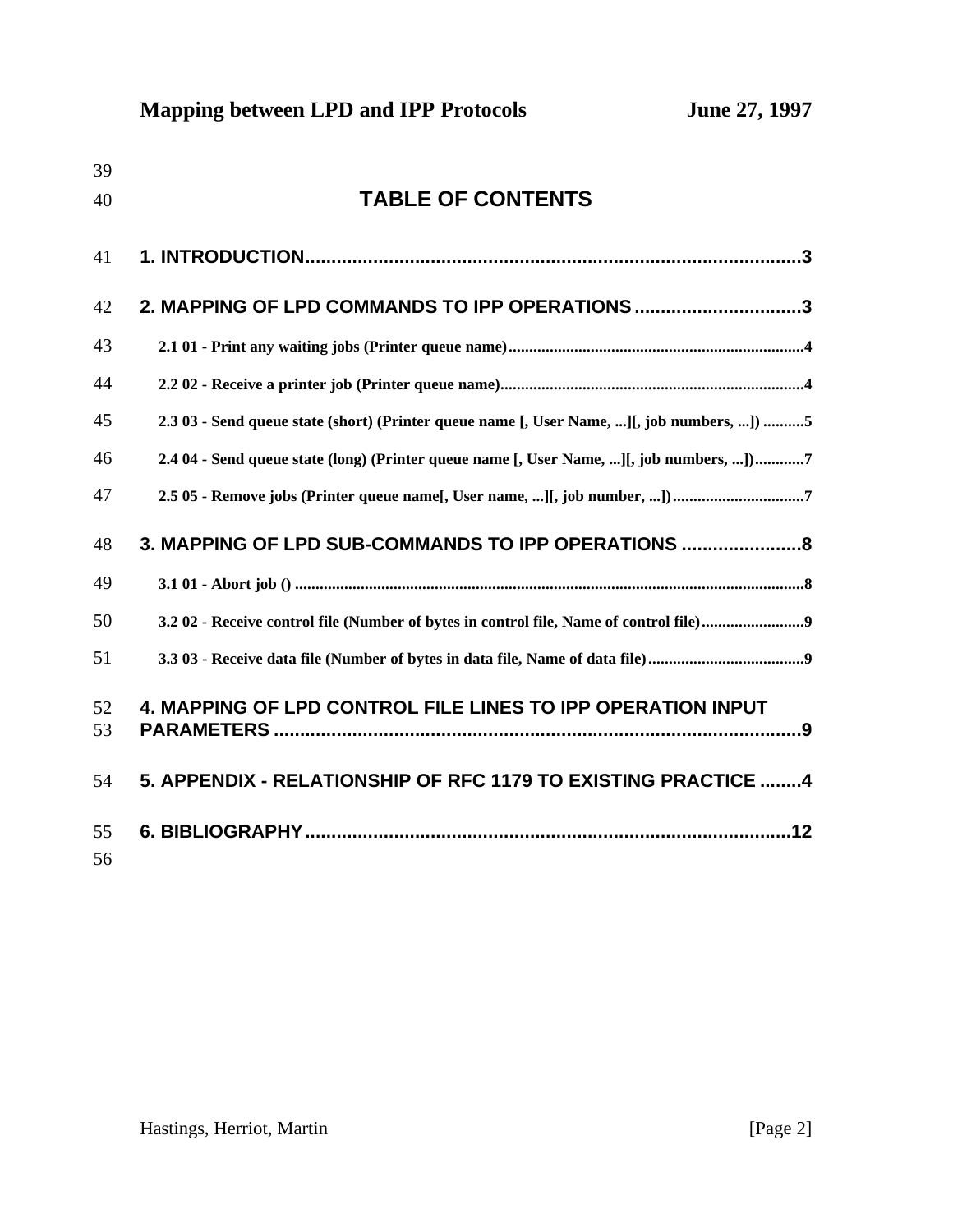#### **Mapping between the LPD and IPP Protocols**

#### **1. Introduction**

- The reader of this specification is expected to be familiar with the IPP Model and
- Semantics specification [1], the IPP Protocol specification [2], and the Line Printer
- Daemon (LPD) protocol specification [3] as described in RFC 1179.
- RFC 1179 was written in 1990 in an attempt to document existing LPD protocol
- implementations. Since then, a number of undocumented extensions have been made by
- vendors to support functionality specific to their printing solutions. All of these extensions
- consist of additional control file directives. This document does not address any of these
- vendor extensions. Rather it addresses existing practice within the context of the features
- described by RFC 1179. Deviations of existing practice from RFC 1179 are so indicated.
- In the area of document formats, also known as page description languages (PDL), RFC
- 1179 defines a fixed set with no capability for extension. Consequently, some new PDL's
- are not supported, and some of those that are supported are sufficiently unimportant now
- that they have not been registered for use with the Printer MIB[4] and IPP[1] [2], though
- they could be registered if desired. See the Printer MIB specification [4] and/or the IPP
- Model specification [1] for instructions for registration of document-formats with IANA.
- IANA lists the registered document-formats as "printer languages".
- Other LPD commands are intended to work on "text" only formats and so are
- inappropriate for many contemporary document formats that completely specify each
- page.
- This document addresses the protocol mapping for both directions: mapping of the LPD
- protocol to the IPP protocol and mapping of the IPP protocol to the LPD protocol.

## **2. Terminology**

- The key words "MUST", "MUST NOT", "REQUIRED", "SHALL", "SHALL NOT",
- "SHOULD", "SHOULD NOT", "RECOMMENDED", "MAY", and "OPTIONAL" in
- this document are to be interpreted as described in RFC 2119 [6].
- The syntax of the LPD commands is given using ABNF [6].
- The following tokens are used in order to make the syntax more readable:
- LF stands for %x0A (linefeed)
- SP stands for %x20. (space)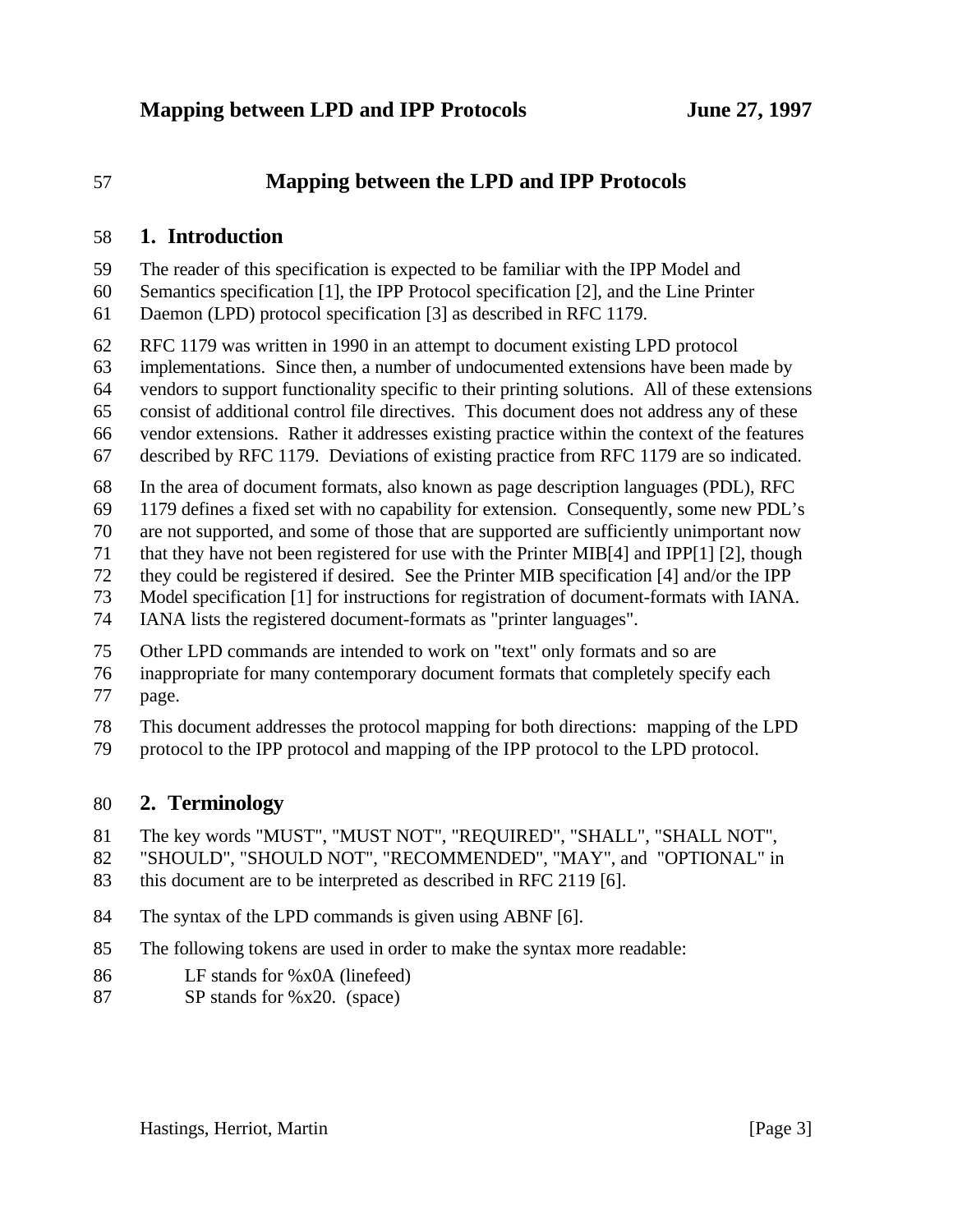#### **3. Mapping between LPD Commands and IPP Operations**

- This section describes the mapping between LPD on-the wire and IPP operations. Each
- of the following sub-sections appear as sub-sections of section 5 of RFC 1179.

#### **3.1 Print any waiting jobs**

- Command syntax: %x01 Printer-queue-name LF
- In LPD, this comment starts the daemon, if it isn't already running. Such an equivalent
- operation is not provided in IPP, since the IPP Printer is assumed to always be running,
- where as in LPD, the client makes sure that the daemon is running using this command.
- If an LPD-to-IPP mapper receives this LPD command, it SHALL ignore it and send no IPP operation.

An IPP-to-LPD mapper SHALL send this LPD command after it has finished sending all

- pending 'Receive a printer job' commands.
- **3.2 Receive a printer job**
- Command syntax: %x02 Printer-queue-name LF
- An LPD-to-IPP mapper SHALL map the 'Receive a printer job' command to either:
- the Print-Job operation with a single data file or
- the Create-Job operation followed by a Send-Document operation for each data file.
- If a job consists of a single data file, the PrintJob operation is RECOMMENDED.
- If a job consists of more than one data file, Create Job followed by Send-Document for
- each data file is REQUIRED. If the IPP Printer doesn't support the Create-Job and Send-
- Document operations, the LPD-to-IPP mapper SHALL submit each data file as a separate
- Print-Job operation (thereby converting a single LPD job into multiple IPP jobs).
- ISSUE: Ok that I changed so that the mapper shall break a multi-document job into separate jobs, one IPP job for each LPD data file, instead of error return?
- NOTE: if Create-Job is used, it MUST precede the Send-Document operation even if the
- LPD control file, which supplies attributes for Create-Job, arrives after all documents.
- An IPP-to-LPD mapper SHALL map the following IPP operations to this LPD command:
- Print-Job
- Print-uri
- 118 Create-Job followed by Send-Document or Send-URI for each document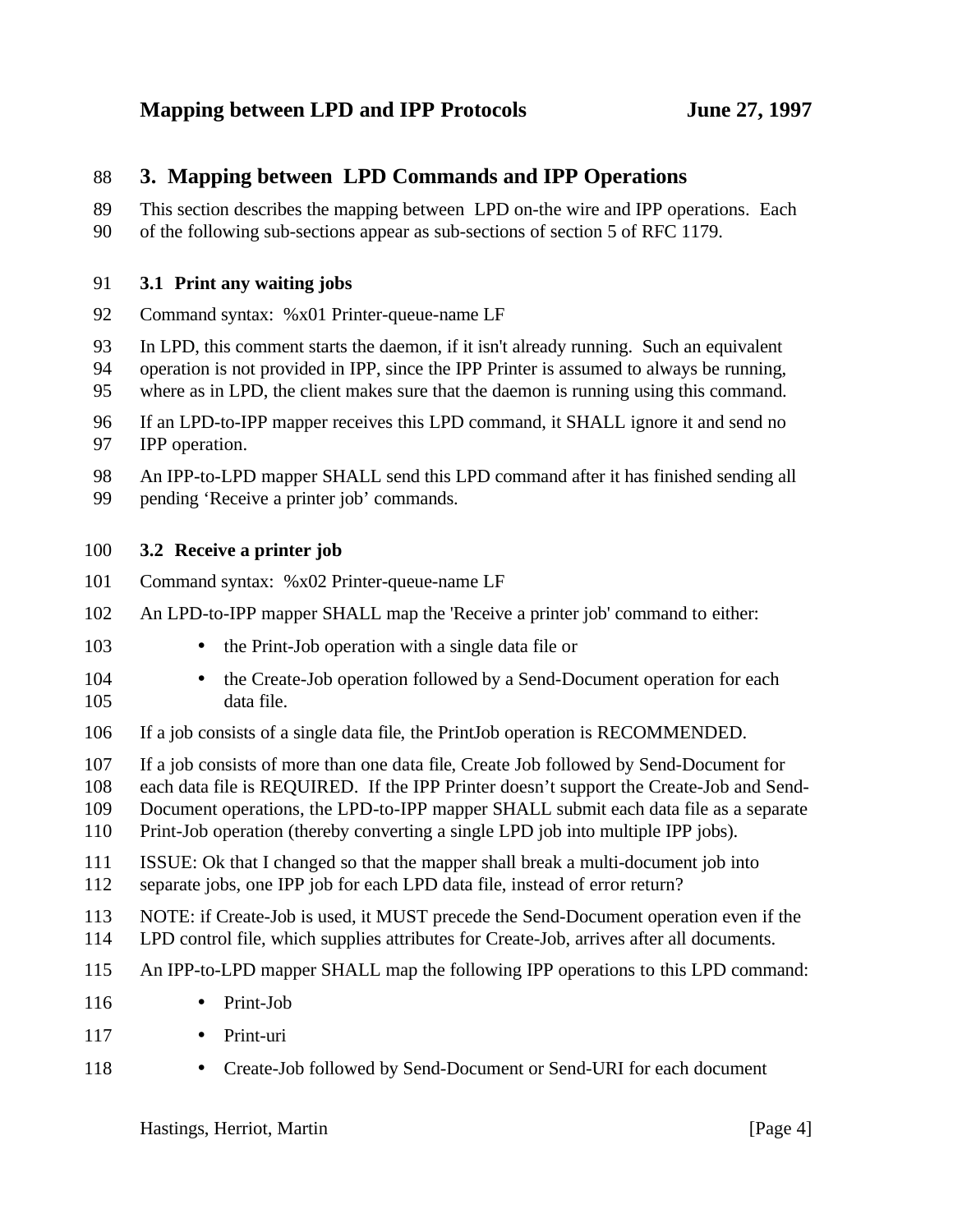- The mechanism for mapping between an LPD Printer-queue-name operand and the IPP
- "printer-uri" parameter is not defined in this document.
- ISSUE: error code conversion.
- See the next section for the mapping of the LPD "second level commands" to IPP input-
- parameters.

#### **3.2 Send queue state (short)**

Command syntax: %x03 Printer-queue-name \*( SP ( User-Name / job-number) )

If the LPD command contains only the Printer-queue-name operand, the LPD-to-IPP

mapper SHALL use the Get-Attributes operation of the corresponding IPP Printer to get

printer-state information and the Get-Jobs operation of the Printer to get information

about all of the jobs. With Get-Attributes, it SHALL request the "printer-state" and

"printer-state-reasons" attributes. With Get-Jobs, it SHALL request the "number-of-

intervening-jobs", "job-originating-user", "job-name", "document-name" (or "document-

- uri"), and "job-k-octets".
- NOTE: RFC 1179 does not specify what attributes are returned in response to a 'Send

queue state' (short) command, but leaves it up to implementation. The IPP attributes

- specified in this specification reflect existing practice.
- NOTE: This specification does *not* specify how the LPD-to-IPP mapper maps: (1) the

LPD Printer-queue-name operand to the IPP "printer-uri" parameter or (2) the LPD job-

number operand to the IPP "job-uri" parameter, since the format of these URIs is opaque

- in the IPP protocol and is implementation-dependent.
- If the LPD command contains one or more User-name operands, the LPD-to-IPP mapper
- SHALL get all the jobs as above using the Get-Jobs operation on the Printer and then do
- its own filtering on the returned value of the "job-originating-user" attribute for each job.
- If the LPD command contains only job-number operands, the LPD-to-IPP mapper
- SHALL either (1) get all the jobs as above using the Get-Jobs operation on the Printer and

then do its own filtering or (2) get each specified job individually using separate Get-

Attributes operations (multiple jobs may be requested in a single IPP connection with

- multiple Get-Attribute operations, one for each job).
- The IPP-to-LPD mapper shall use the long version of this command. See that command.

## **3.2 Send queue state (long)**

- Command syntax: %x04 printer-name \*( SP ( user-name / job-number) )
- Same mapping as the 'Send queue state' (short) command. The IPP client supplies a
- longer list of requested attributes to the Get-Jobs or Get-Attributes operations.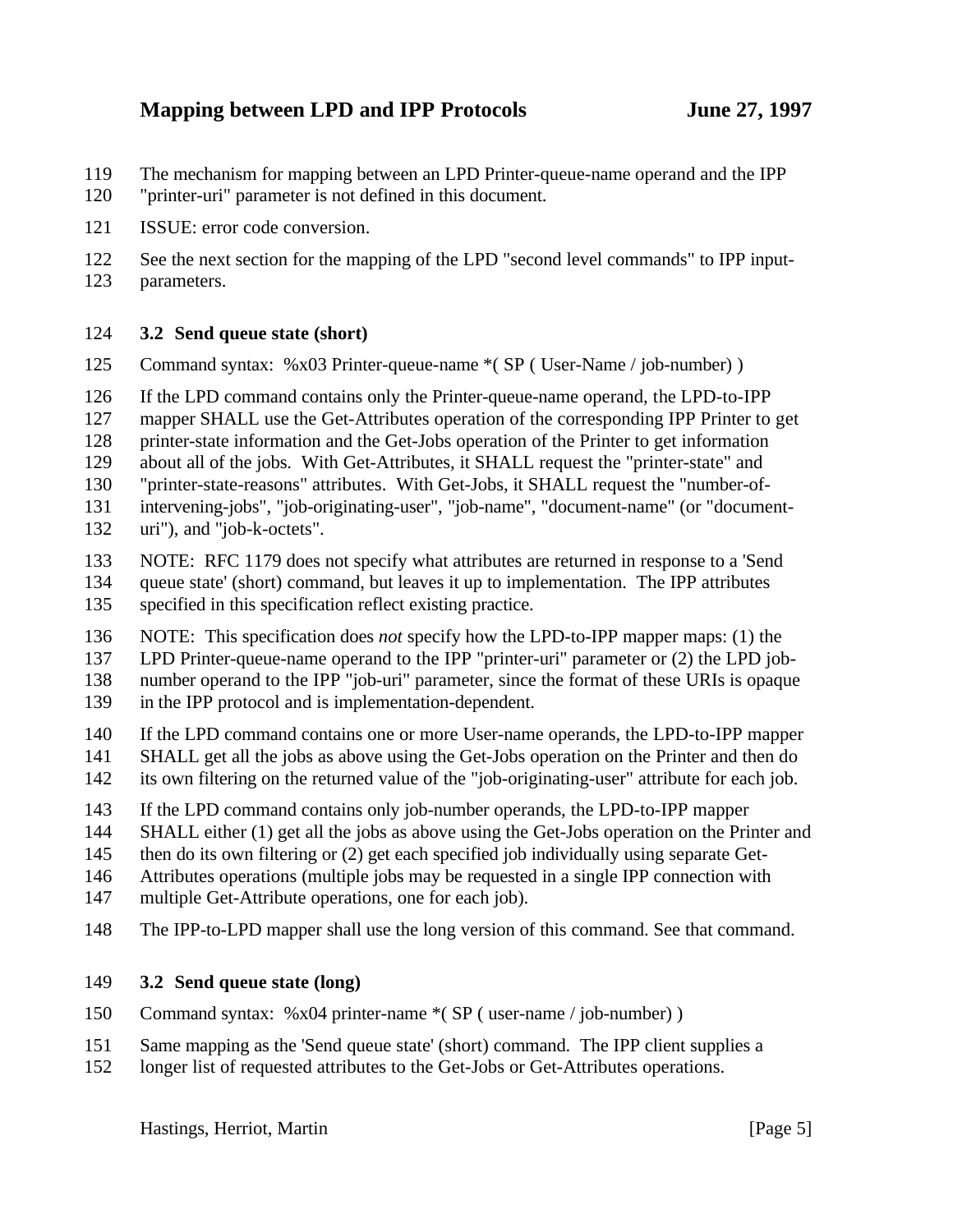- The LPD-to-IPP mapper should specify additional attributes than the ones listed for the 'Send queue state' (short) command.
- NOTE: RFC 1179 does not specify what attributes are returned in response to a 'Send
- queue state' (short) command, but leaves it up to implementation.
- The IPP-to-LPD mapper shall use this command to get what attributes it can from the
- LPD server.

#### **3.2 05 - Remove jobs**

- Command syntax: %x05 Printer-queue-name SP agent \*(SP (User-name / job-number))
- The agent operand is the user-name of the user initiating the 'Remove jobs' command.
- The special user-name 'root' indicates a privileged user.
- The LPD-to-IPP mapper shall map this command to the Cancel-Job operation.
- This command with the Printer-queue-name operand and one job-number operand is the
- same as the IPP Cancel-Job operation when the client supplies just the job URI. Multiple
- 166 jobs may be canceled in IPP in a single connection with multiple Cancel-Job operations.
- In IPP only a privileged operator may cancel jobs belonging to another user.
- NOTE: This specification does *not* specify how the LPD-to-IPP mapper maps: (1) the
- LPD Printer-queue-name to the IPP "printer-uri" or (2) the LPD job-number to the IPP
- "job-uri", since the format of these URIs is opaque in the IPP protocol and is
- implementation-dependent.
- There is no IPP equivalent for the LPD 'Remove jobs' command with just the Printer-
- queue-name operand supplied, since IPP provides no way to cancel the current job.
- There is no IPP equivalent for the LPD 'Remove jobs' command with a User-name
- operand supplied, since IPP provides no way to cancel a job specified by user name.
- The LPD-to-IPP mapper shall map a Cancel-Job operation to this command.
- There are some major issues about setting the agent.

## **4. Mapping between LPD Sub-Commands and IPP Operations**

- This section describes the mapping between LPD sub-commands and IPP operations.
- Each of the following sub-sections appear as sub-sections of section 6 of RFC 1179. The
- operands of the sub-commands appear in parens in the sub-headings
- **4.1 01 Abort job ()**
- Sub-command syntax: %x01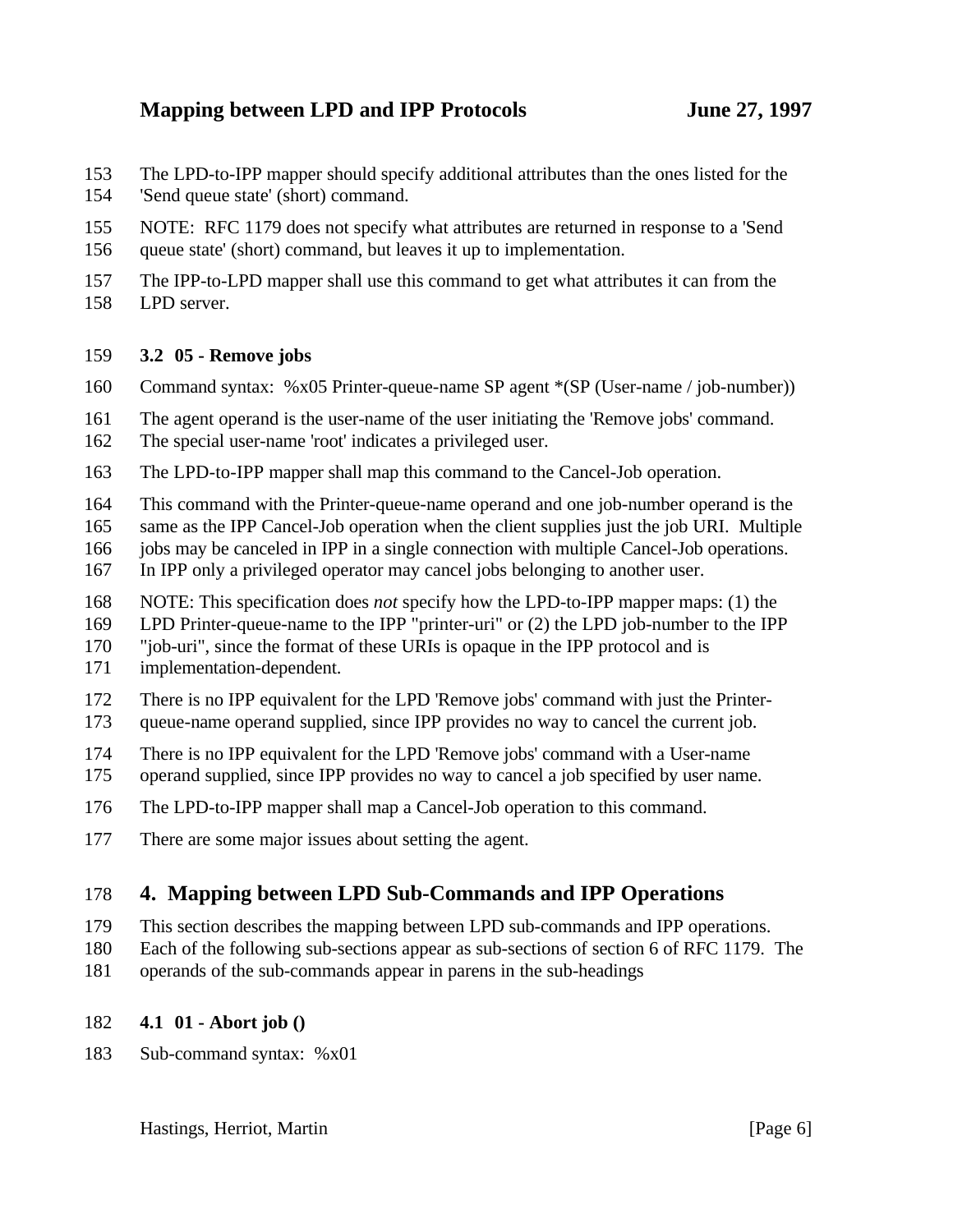- This sub-command is intended to abort any job transfer in process. If an IPP Create-Job
- operation and/or a Send-Document operation were performed on behalf of the receive job
- command that is being aborted, an IPP Cancel-Job operation should be issued for the job
- URI that was returned by the Printer on which the Create-Job operation was performed.
- Also, any temporary files created while processing the 'Receive job request' should be
- cleaned up, and the connection to the client should be closed. Finally, this sub-command is implied if at any time the connection between the LPD client and server is terminated
- before an entire print job has been transferred via an LPD 'Receive job request'.
- ISSUE: is IPP defined at this point to abort a job whose connection is closed before the
- 193 job has been fully received. If so, that is an alternate and simpler way to abort the job.

# **4.2 02 - Receive control file**

- Sub-command syntax: %x02 Number-of-bytes-in-control-file, Name-of-control-file
- This sub-command is roughly equivalent to the IPP Create-Job operation. Once the
- control file has been has been received, it's contents should be translated, and an
- appropriate IPP Create-Job operation performed.
- However, some information, such as Document-Name go in the Send-Document operation.

# **4.3 03 - Receive data file**

- Sub-command syntax: %x03 Number-of-bytes-in-data-file Name-of-data-file
- This sub-command is roughly equivalent to the IPP Send-Document operation. If the
- control file has been previously received, and it's corresponding IPP Create-Job operation
- performed, an IPP Send-Document operation can be performed using the job URI
- returned by the IPP Create-Job operation.
- When performing the Send-Document operation, the size of the document data MUST be
- specified. Unfortunately RFC-1179 alludes to a method for passing an arbitrary length
- data file. This is described as being done by using an octet-count of zero, however the
- description isn't complete, and in practice, no implementations allow sending or receiving
- arbitrary length data files.

# **5. Mapping of LPD control file lines to IPP Operation Input Parameters**

- This section describes the mapping from LPD control file lines to IPP operation input
- parameters for the Print-Job, Create-Job, and Send-Document operations. Each of the
- following sub-sections appear as sub-sections of section 7 of RFC 1179.
- ISSUE: somewhere, we need to map the LPD query format to IPP attributes.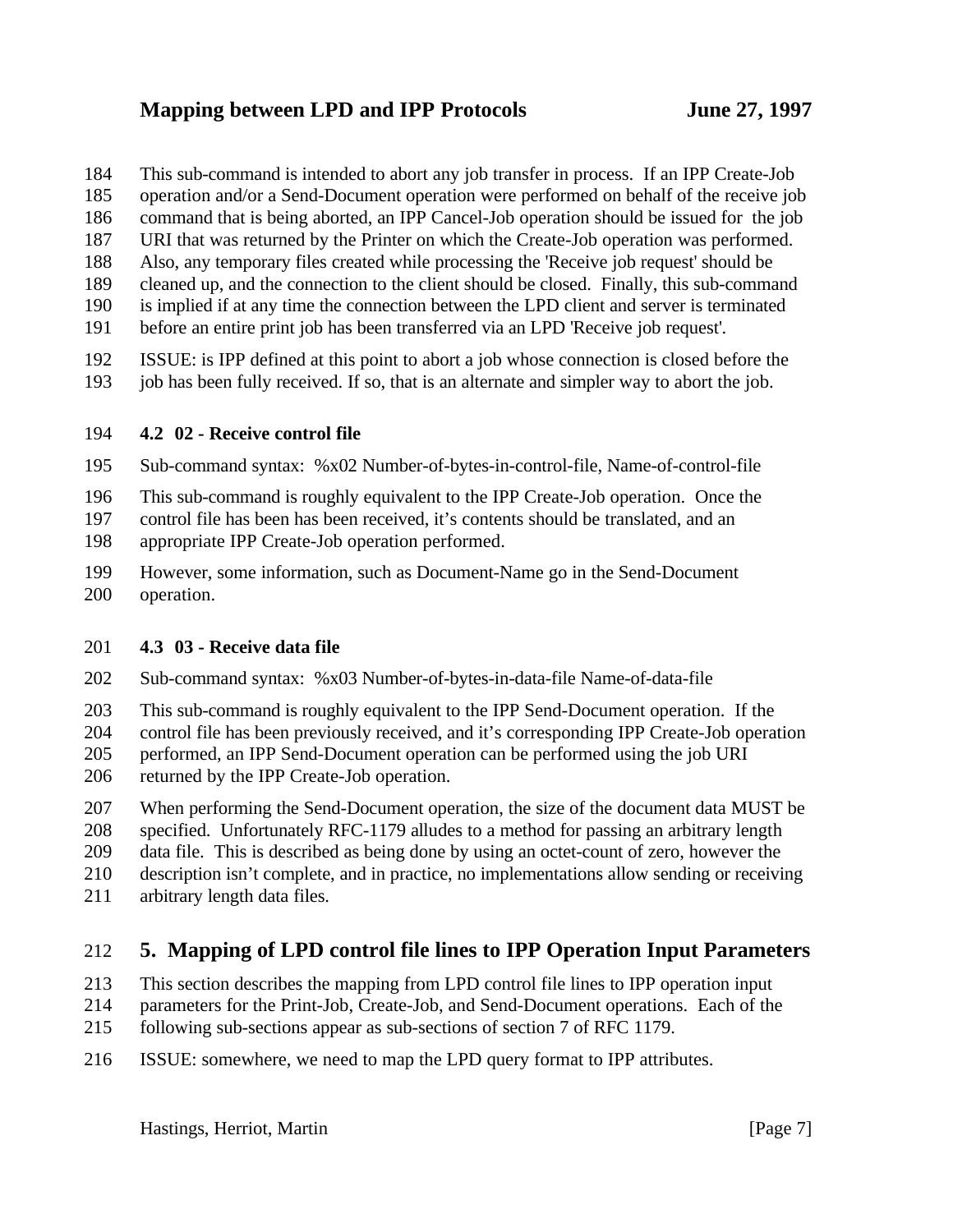217 In LPD text operands have a maximum length of 31 or 99 while IPP input parameters

218 have a maximum of 255 characters. Therefore, no data is lost when mapping from LPD to

219 IPP. However, when mapping from IPP to LPD, there may be some data loss if the IPP

220 parameters exceed the maximum length of the LPD equivalent operands.

221 In the following table, IPP input parameter names are indicated in double quotes (") and 222 input parameter values are indicated in single quotes ('). Values of the IPP "document-

223 format" attribute that could be registered, but are not currently, are indicated with "\*\*".

224 Where there is a one-to-one mapping, both directions are specified. Where IPP has none, 225 the LPD-to-IPP the attribute is ignored, and in the IPP-to-LPD the LPD feature is left 226 unspecified.

|                | LPD command              | Equivalent IPP input parameter(s)                                                                                                  |
|----------------|--------------------------|------------------------------------------------------------------------------------------------------------------------------------|
| $\mathcal{C}$  | Class for banner page    | None.                                                                                                                              |
| H              | <b>Originating Host</b>  | "job-originating-host"                                                                                                             |
| $\bf{I}$       | <b>Indent Printing</b>   | None.                                                                                                                              |
| $\mathbf J$    | Job name for banner page | "job-name"                                                                                                                         |
| L              | Print banner page        | "job-sheets" = any but 'none' Absence of an 'L'<br>directive indicates that "job-sheets=none" is set.                              |
| M              | Mail When Printed        | "notification-events" = 'job-completion' and<br>"notification-method" = 'mailto://Job-originating-<br>$user@job-originating-host'$ |
| $\mathbf N$    | Name of source file      | "document-name" This is on a per data file basis                                                                                   |
| $\mathbf{P}$   | User identification      | "job-originating-user"                                                                                                             |
| S              | Symbolic link data       | None.                                                                                                                              |
| T              | Title for pr             | None.                                                                                                                              |
| U              | Unlink data file         | None.                                                                                                                              |
| W              | Width of output          | None.                                                                                                                              |
| $\mathbf{1}$   | troff R font             | None.                                                                                                                              |
| $\overline{2}$ | troff I font             | None.                                                                                                                              |
| 3              | troff B font             | None.                                                                                                                              |
| 4              | troff S font             | None.                                                                                                                              |
| $\mathbf c$    | Plot CIF file            | "document-format" = $'CIF'$ **                                                                                                     |
| d              | Print DVI file           | "document-format" = "TeX $DVI$ "**                                                                                                 |

Hastings, Herriot, Martin [Page 8]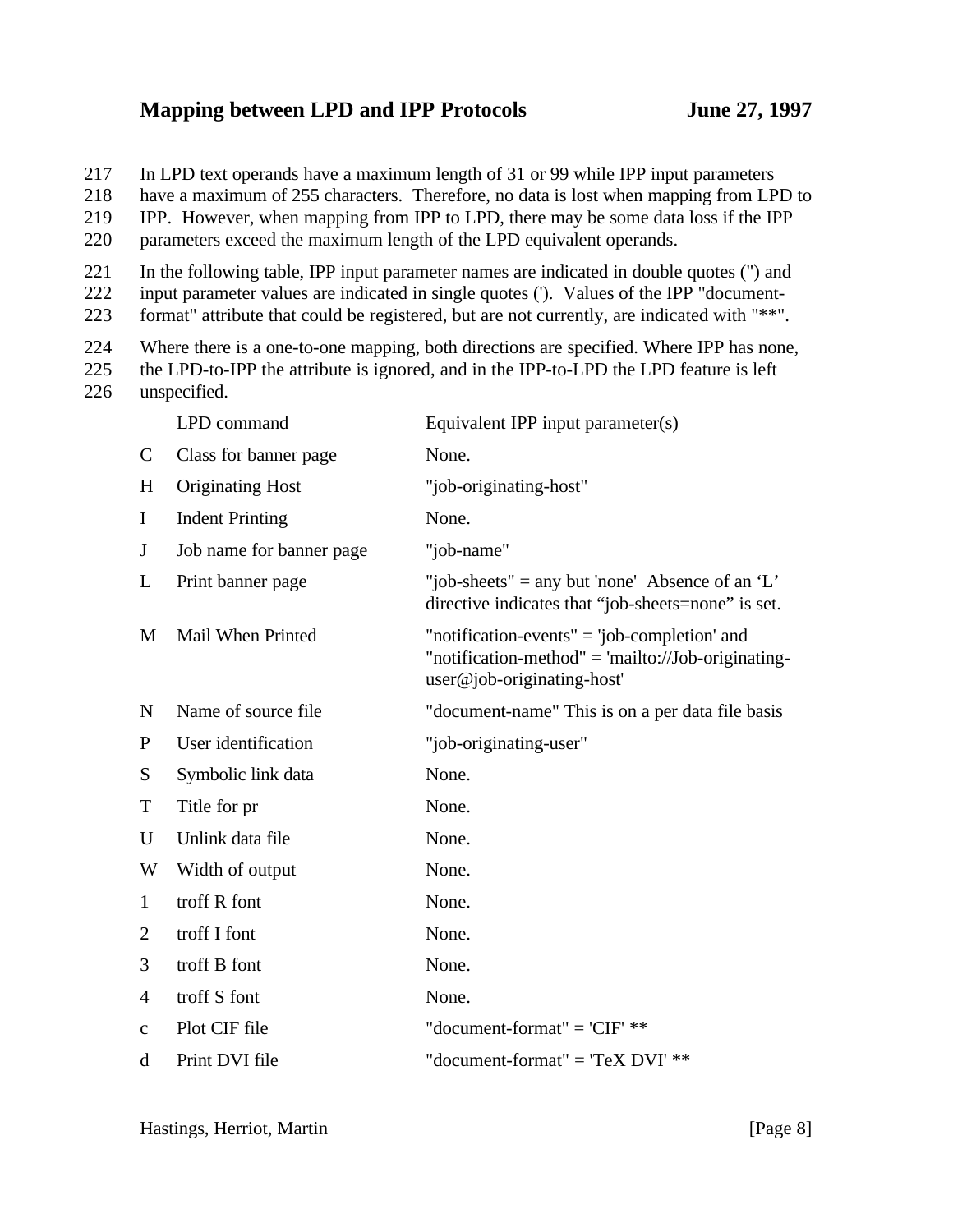| $\mathbf f$  | Print formatted file                           | "document-format" = 'Automatic'                                                                                                         |
|--------------|------------------------------------------------|-----------------------------------------------------------------------------------------------------------------------------------------|
|              |                                                | In practice, this value is often overloaded. It is often<br>used with any format of document data including<br>PostScript and PCL data. |
| g            | Plot file                                      | "document-format" = 'BSDPlotLibrary' **                                                                                                 |
| $\bf k$      | reserved for Kerberized clients                | None.                                                                                                                                   |
|              | and servers                                    | This is unimplemented in LPD implementations. It<br>was a place holder for future work that never<br>occurred.                          |
| $\mathbf{1}$ | Print file leaving control<br>characters       | "document-format" = 'Automatic'                                                                                                         |
|              |                                                | In practice, this is often used as a rough equivalent<br>to the 'f' directive. Again it may mean one of many<br>document formats.       |
| n            | Print ditroff output file                      | "document-format" = 'ditroff' $**$                                                                                                      |
| $\mathbf{O}$ | Print Postscript output file                   | "document-format" = 'ps'<br>"document-format" = $PS'(7)$                                                                                |
|              |                                                | o is recognized by LPD-to-IPP, but never generated<br>in IPP-to-LPD. Rather 'f' is used.                                                |
|              |                                                | This was not implemented in any RFC-1179<br>implementations until very recently in WinNT.                                               |
| p            | Print file with 'pr' format                    | None.                                                                                                                                   |
|              |                                                | It therefore is equivalent to 'f' or 'l'                                                                                                |
| r            | File to print with FORTRAN<br>carriage control | "document-format" = 'FORTRAN' **                                                                                                        |
| t            | Print troff output file                        | "document-format" = 'troff' $**$                                                                                                        |
| V            | Print raster file                              | "document-format" = 'RasterFormat' **                                                                                                   |
| Z            | reserved for future use with                   | None.                                                                                                                                   |
|              | the Palladium print system                     | This was reserved for the MIT Palladium print<br>system, but was never used by that system.                                             |

# 227 **6. Bibliography**

|  |  |  | 228 [1] R. deBry, T. Hastings, R. Herriot, S. Isaacson, P. Powell, "Internet Printing |
|--|--|--|---------------------------------------------------------------------------------------|

229 Protocol/1.0: Model and Semantics", <draft-ietf-ipp-model-02.txt>, July 1997.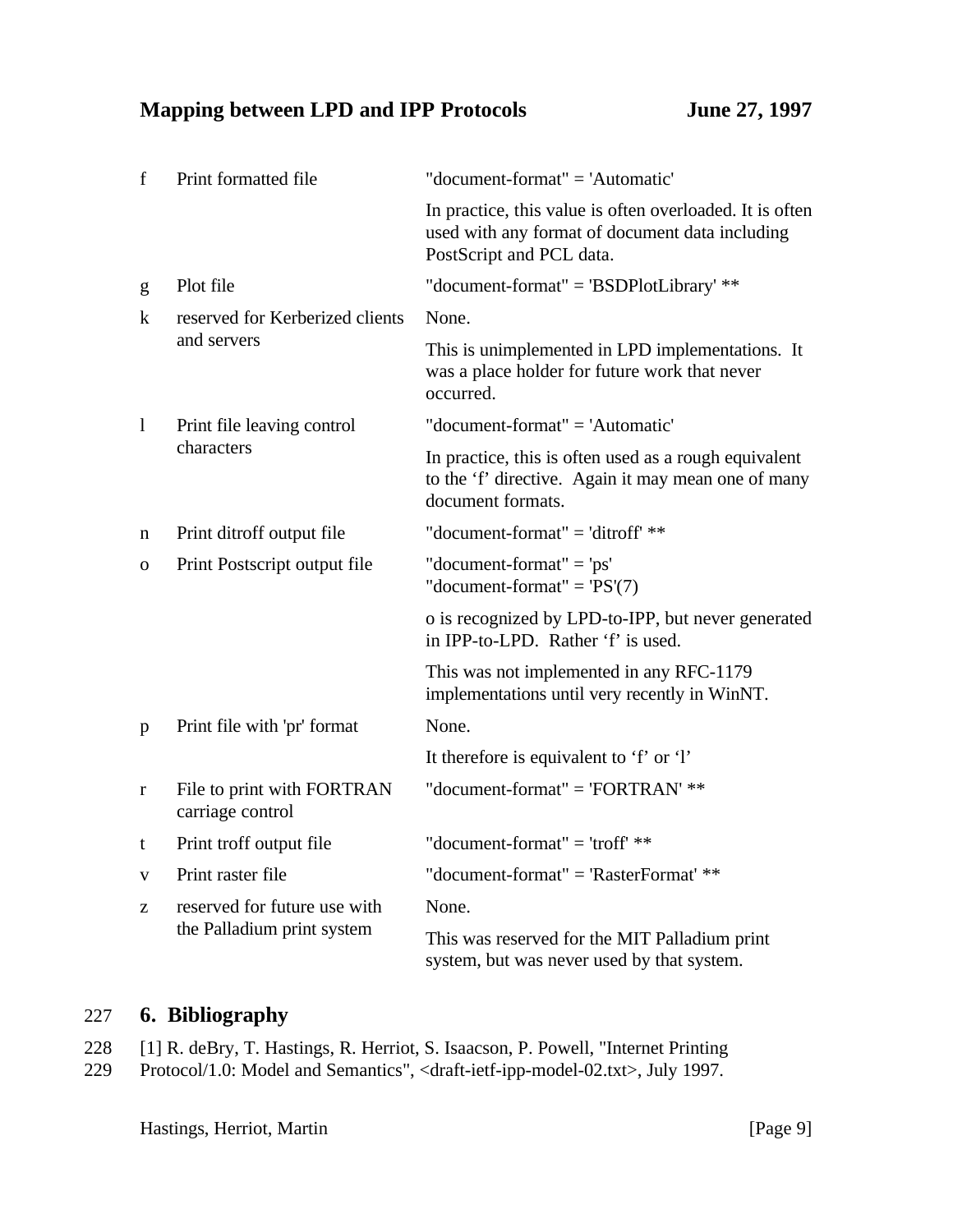- [2] R. Herriot, S. Butler, P. Moore, R. Turner, "Internet Printing Protocol/1.0: Protocol specification", <draft-ietf-ipp-protocol-00.txt>, July 1997.
- [3] L. McLaughlin, "Line Printer Daemon Protocol", RFC 1179, August 1990.
- [4] Smith, R., Wright, F., Hastings, T., Zilles, S., and Gyllenskog, J., "Printer MIB", RFC 1759, March 1995.
- [5] S. Bradner, "Key words for use in RFCs to Indicate Requirement Levels", RFC 2119 , March 1997
- [6] D. Crocker et al., "Augmented BNF for Syntax Specifications: ABNF", draft-ietf-
- drums-abnf-02.txt.

## **7. Author's Addresses**

| 240 | Thomas N. Hastings                 |
|-----|------------------------------------|
| 241 | <b>Xerox Corporation</b>           |
| 242 | 701 S. Aviation Blvd., ESAE-231    |
| 243 | El Segundo, CA 90245               |
| 244 |                                    |
| 245 | Phone: 310-333-6413                |
| 246 | Fax: 310-333-5514                  |
| 247 | EMail: hastings@cp10.es.xerox.com  |
| 248 |                                    |
| 249 | <b>Robert Herriot</b>              |
| 250 | Sun Microsystems Inc.              |
| 251 | 2550 Garcia Ave., MPK-17           |
| 252 | Mountain View, CA 94043            |
| 253 |                                    |
| 254 | Phone: 415-786-8995                |
| 255 | Fax: 415-786-7077                  |
| 256 | Email: robert.herriot@eng.sun.com  |
| 257 |                                    |
| 258 | Norm Jacobs                        |
| 259 | Sun Microsystems Inc.              |
| 260 | 1430 Owl Ridge Rd.                 |
| 261 | Colorado Springs, CO 80919         |
| 262 |                                    |
| 263 | Phone: (719) 532-9927              |
| 264 | Fax: (719) 535-0956                |
| 265 | Email: Norm.Jacobs@Central.sun.com |
| 266 |                                    |
| 267 | <b>Jay Martin</b>                  |